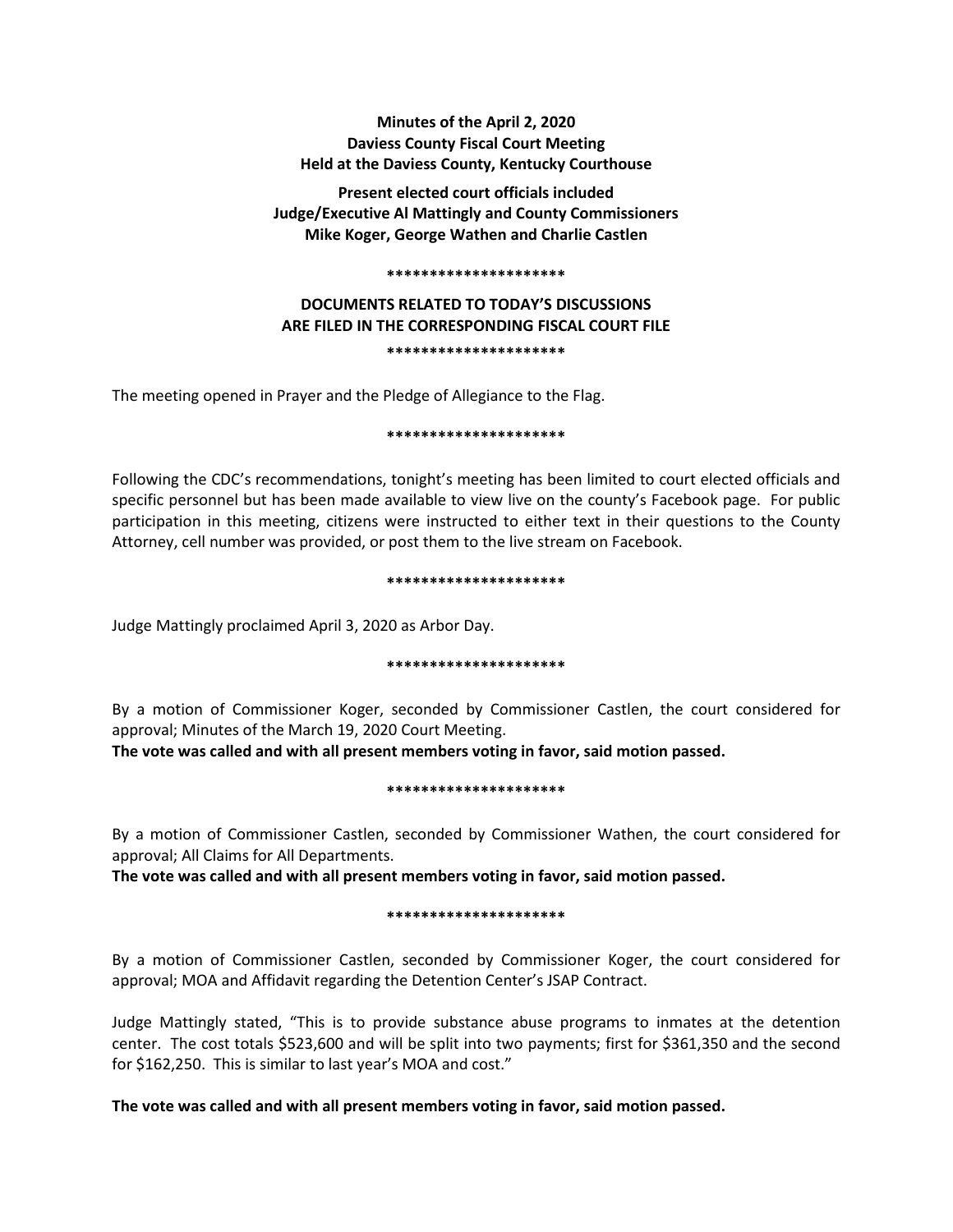#### **\*\*\*\*\*\*\*\*\*\*\*\*\*\*\*\*\*\*\*\*\***

By a motion of Commissioner Koger, seconded by Commissioner Castlen, the court considered for approval; **Resolution 12-2020** - KY Office of Homeland Security (KOHS) Cyber Security Grant Application for \$20,000 for the Daviess County Sheriff's Office.

**The vote was called and with all present members voting in favor, said motion passed.** 

## **\*\*\*\*\*\*\*\*\*\*\*\*\*\*\*\*\*\*\*\*\***

By a motion of Commissioner Koger, seconded by Commissioner Castlen, the court considered for approval; Solid Waste Disposal Interlocal Agreement Addendum with the City of Henderson.

Judge Mattingly explained, "What this adds to the current contract is for our landfill to receive Henderson's CD&D material."

**The vote was called and with all present members voting in favor, said motion passed.** 

# **\*\*\*\*\*\*\*\*\*\*\*\*\*\*\*\*\*\*\*\*\***

By a motion of Commissioner Koger, seconded by Commissioner Wathen, the court considered for approval; Accept petitions to discontinue a portion of Old Ben Ford Road and a portion of a 12-foot Public Alley paralleling Church Street and to Appoint as Viewers Daniel Castlen and Wade Baker.

The first petition states, "Old Ben Ford Road, beginning at KY 1207, extending northeast for an approximate distance of 0.148 miles (described in plat book 21, page 204). This public road is no longer used by the general public; the county provided no maintenance or policing within the last 3 years and the road poses an unnecessary expense to the county taxpayers." Per petitioner, in this case is the County Engineer Mark Brasher, recommends and requests the discontinuance of said portion of road."

The second petition states, "We, the only affected property owners, Monty Parrish for Agri-Holdings LLC and Jake Conder, request that an unnamed alley paralleling 250 Church Street in Stanley, Kentucky to be discontinued. Said alley begins at the CSX railroad and ends at the adjoining property owned by the requesting petitioners."

**The vote was called, Commissioner Castlen abstained, and the remaining present members voted in favor, said motion passed.** 

## **\*\*\*\*\*\*\*\*\*\*\*\*\*\*\*\*\*\*\*\*\***

By a motion of Commissioner Wathen, seconded by Commissioner Koger, the court considered for approval; Award the following:

- **Bid No. 10-2020**: One (1) New Rescue Boat to Finley Fire Equipment for \$30,000
- **Bid No. 11-2020**: Metal Building Roof Replacement to Jaipax LLC for \$8,350

**The vote was called and with all present members voting in favor, said motion passed.** 

**\*\*\*\*\*\*\*\*\*\*\*\*\*\*\*\*\*\*\*\*\***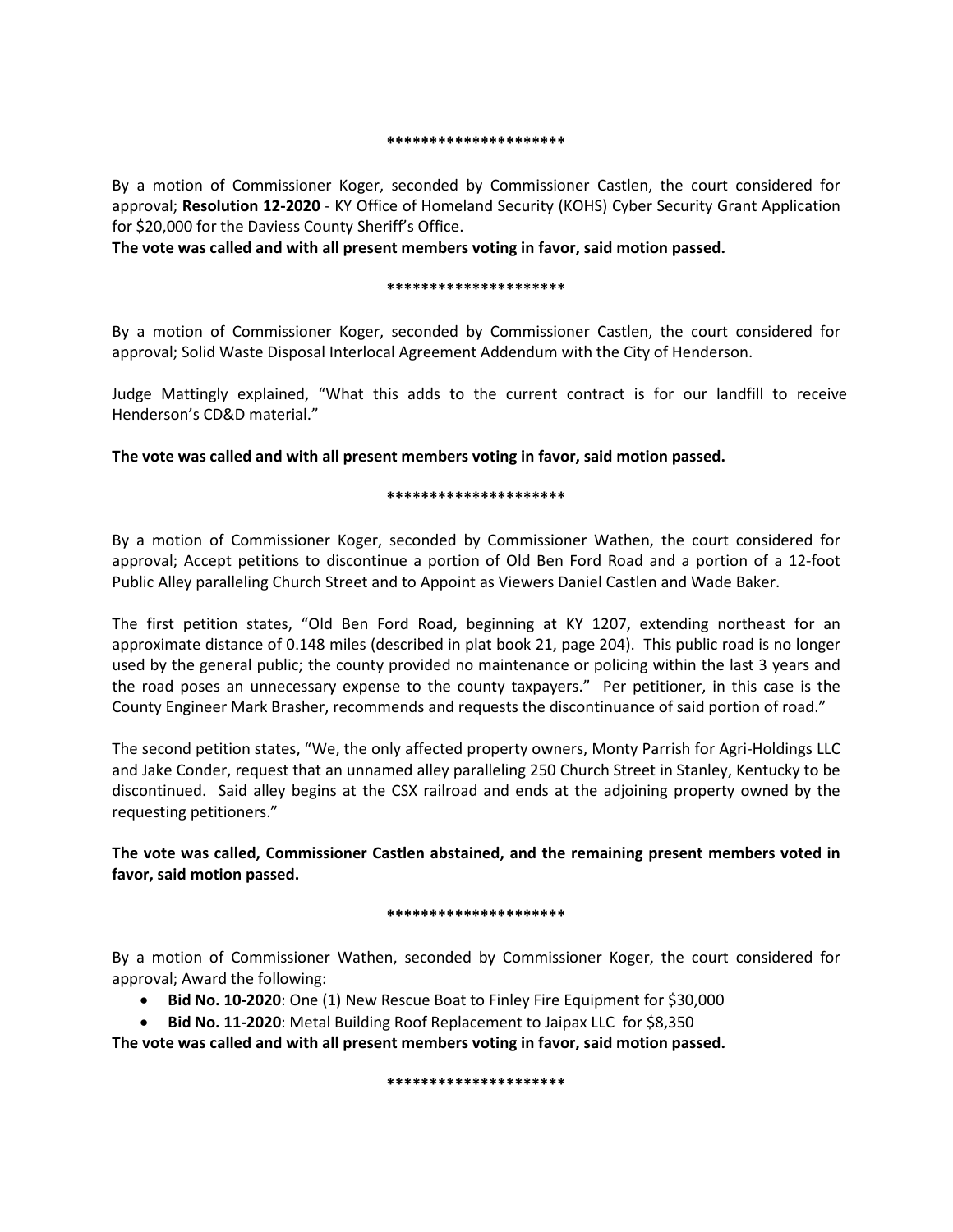By a motion of Commissioner Koger, seconded by Commissioner Castlen, the court considered for approval; Appoint Phil Haire *#4.1.2020* (Suzanne Cecil-White served a partial term) to the West Daviess County Water District Board TERM: Immediately – 1/17/2023.

**The vote was called and with all present members voting in favor, said motion passed.** 

## **\*\*\*\*\*\*\*\*\*\*\*\*\*\*\*\*\*\*\*\*\***

By a motion of Commissioner Wathen, seconded by Commissioner Castlen, the court considered for approval; Promote Jared Mattingly to Solid Waste Heavy Equipment Operator.

**The vote was called and with all present members voting in favor, said motion passed.** 

## **\*\*\*\*\*\*\*\*\*\*\*\*\*\*\*\*\*\*\*\*\***

By a motion of Judge/Executive Al Mattingly, seconded by Commissioner Koger, the court considered for approval; **Second Reading of KOC 113.00(2020) 03-2020** – An Ordinance Amending the Daviess County Code of Ordinances, Adding a New Section to Title 11, Chapter 113, Regarding Discrimination in Housing, Public Accommodations, and Employment.

# **Comments:**

As reported via Facebook live, the live stream audio is working for some, not for others. Judge Mattingly apologized for the technical difficulties some are experiencing and encourage users having trouble hearing to access another device if possible.

Commissioner Wathen explained, this issue is not simple; it is complex and multi-dimensional. Negative consequences will follow if passed; some obvious and some not.

Commissioner Koger acknowledged that this issue has been difficult for many, including him. He stated, "I believe the LGBTQ community just wants equality. The Lord will pass judgement on our actions in His own way."

Judge Mattingly stated, "A lot of the things I have heard over the past several months, and as a matter of fact, the emails and phone calls I have gotten here in the last few days, people were just wanting to make sure that I understood that they were opposed or in favor, and believe you me folks, I understand both sides. One of the concerns has always been the impact on businesses. It appears that everyone out there believes that if this ordinance passes, there will be a rush to all of the local attorneys so much so that we will have to call that non-practicing attorney back from the bullpen. Yesterday, I talked to J.D. Chaney who is now the CEO of Kentucky League of Cities (KLC). I asked if he would check with all those folks who have passed a nondiscrimination ordinance over the ages and tell me, with the exception of Louisville and Lexington because they have been there since 1999, how many lawsuits have been filed by the LGBTQ community against businesses and the answer came back, of those who responded to him, and quite a few, most of them did, the answer was zero. So there have been no lawsuits, there was no rush to take advantage of this. During that same time period, I often got emails from folks who would talk about how it infringed on their religious freedoms or how it infringed on their First Amendment freedoms. As a matter of fact, there was an article in Sunday's Messenger-Inquirer that talked about that very infringement, and if Congress may make no laws, then how in the world can fiscal court make laws? The answer is simply, and I'm looking at Claud, but I know his answer is that we cannot. We cannot make any law that is unconstitutional and if nondiscrimination ordinances as have been passed throughout the state by 20 communities, I guess now, infringed on those rights, don't you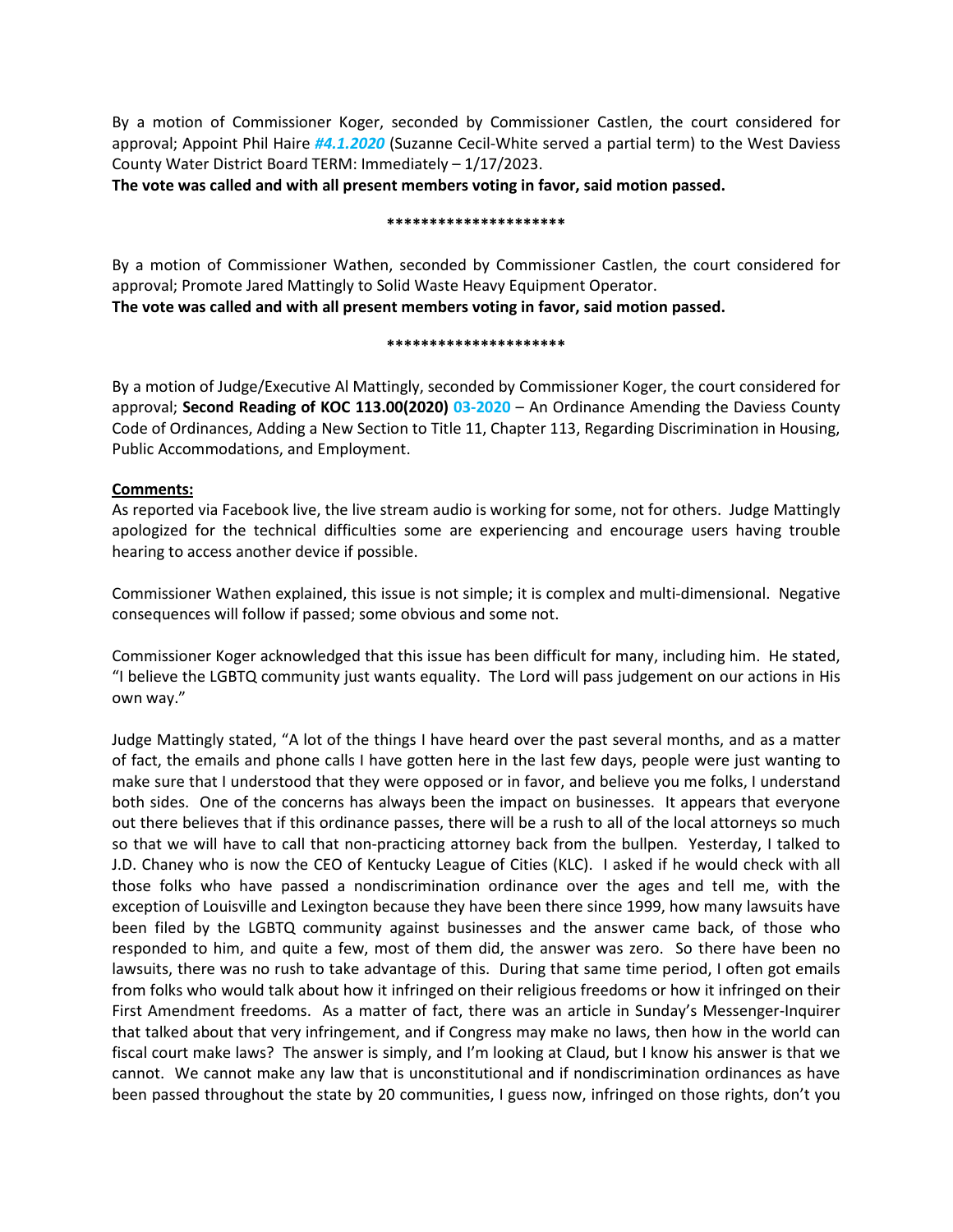think somebody would have taken it to the Supreme Court? The answer is, they have not. Now, there have been issues taken to the Supreme Court but not… Over the length of this debate, I have been asked, what changed your mind, what made you such a supporter and what makes you believe we need an ordinance? I have given several reasons but if I laid to rest all the emails and the letters I got that would be one thing but after thinking about it long and hard, I want to best summarize and explain my position." About 2 months ago, in an email response relating to the ordinance and a Messenger-Inquirer article about the same, I wrote, "I enjoyed your recent article. As the oldest of 12 children, it was my responsibility that I set a good example, that I watched over each one of my brothers and sisters, and that I protected them from harm. I took that task seriously. That is just what big brothers did back then and I hope they do that today. I guess I am telling you this because that article reminded me of why I served in local government for, for almost 20 years. That is what my community responsibility is. Meaning, it is to watch over those who are marginalized, those who are taken advantage of, and those who are vulnerable and bullied. If we finally realize that this is our community responsibly, we will be a better community for everyone. For even when one of us suffer, is denied equal opportunity, we all suffer."

**The vote was called for the passage of the ordinance. Judge Mattingly and Commissioner Koger voted in favor and Commissioners Castlen and Wathen voted in opposition; motion failed.**

## **\*\*\*\*\*\*\*\*\*\*\*\*\*\*\*\*\*\*\*\*\***

## **Comments:**

Judge Mattingly assured all citizens that live streaming technical issues will be corrected by the next fiscal court meeting or he noted, those responsible may be looking for a new job.

All Commissioners supported Judge Mattingly's suggestion to move the 4/16/2020 regularly scheduled fiscal court meeting to 4/23/2020, 5:00 pm. This meeting follows the 3:00 pm Budget Work Session.

Commissioner Castlen stated, "There were some people in our community slow to embrace the reality of this virus and perhaps that is why locally, we are having as many cases as we are having but it is real, folks. I encourage all of you to believe that. If we don't step up and do the hard things as our President has said, we may be at this even longer. Another thing I would encourage you to do is to reach out to anyone you know is living alone, elderly or not, and check in on them, connect with them, ask how they are doing. Particularly during this stressful time, we need one another."

#### **\*\*\*\*\*\*\*\*\*\*\*\*\*\*\*\*\*\*\*\*\***

Without objection, Judge/Executive Mattingly adjourned the meeting. **SO ORDERED THAT COURT STAND ADJOURNED.**

Judge/Executive:  $\sqrt{2\pi}$  ( $\sqrt{2\pi}$  Commissioner: Commissioner: Allen September Commissioner: